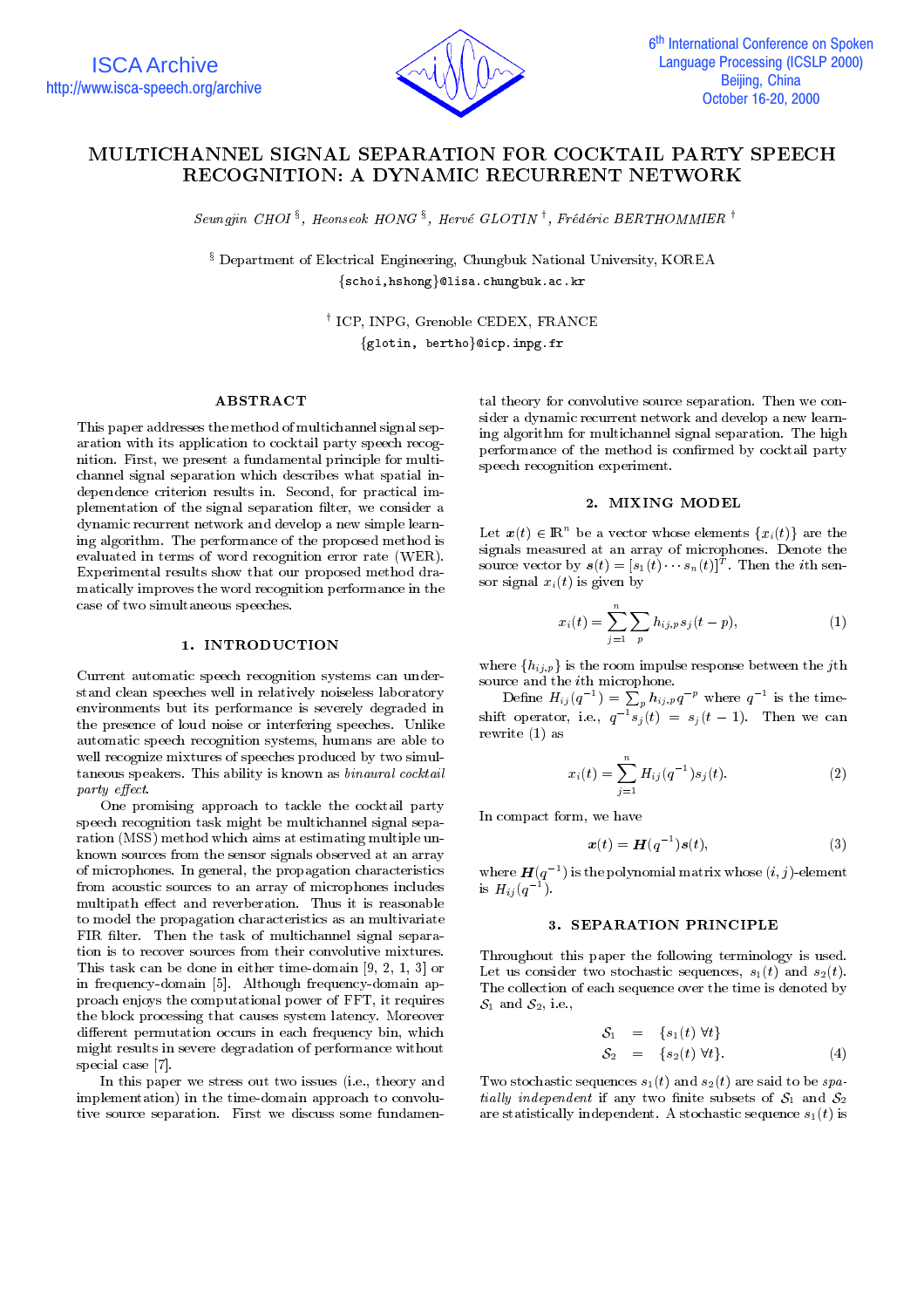said to be *temporally independent* if any two finite disjoint subsets of  $S_1$  are statistically independent.

In this paper, we assume that source signals  $\{s_i(t)\}\;$  are spatially independent. In addition, we assume that there exists an inverse of mixing filter  $H(q^{-1})$ . Existence of the inverse or identiability will not be addressed in this paper.

In the case of simple instantaneous mixing, the data model in (1) is simplied as

$$
\boldsymbol{x}(t) = \boldsymbol{H}_0 \boldsymbol{s}(t). \tag{5}
$$

In such a case, it is well known that independent component analysis (ICA) performs blind source separation. It can be easily justied by the Skitovich-Darmois theorem that is summarized below. The estimate of source vector,  $\hat{\bm{s}}(t)$  has the form

$$
\hat{\boldsymbol{s}}(t) = \boldsymbol{P}\boldsymbol{\Lambda}\boldsymbol{s}(t),\tag{6}
$$

for some permutation matrix  $P$  and some nonsingular diagonal matrix  $\Lambda$ .

Theorem 1 (Skitovich-Darmois) Let  $\{s_1, s_2, \ldots, s_n\}$  be a set of independent random variables. Consider two ran dom variables x and y which are linear combinations of  $\{s_i\},\$ 

$$
x = a_1s_1 + \dots + a_ns_n,
$$
  
\n
$$
y = b_1s_1 + \dots + b_ns_n,
$$
 (7)

where  $\{a_i\}$  and  $\{b_i\}$  are real constants. If x and y are statistically independent, then each variable  $s_i$  for which  $a_i b_i \neq 0$ is Gaussian.

Liu and Luo [6] extended the Skitovich-Darmois theo rem to the case of convolutive mixtures of i.i.d. sources. The key result in [6] is summarized in the following lemma and theorem which will be useful to develop the separation principle in the case of colored sources.

Lemma 1 (Liu-Luo) Let  $x_1(t)$  and  $x_2(t)$  be two spatially  $in a event$  stochastic sequences. Let  $P(a \rightarrow ana \cup (a))$ be polynomials in  $q^{-1}$ . Then any pair of random variables from two stochastic sequences  $y_1(t)$  and  $y_2(t)$  defined by

$$
y_1(t) = P(q^{-1})x_1(t),
$$
  
\n
$$
y_2(t) = Q(q^{-1})x_2(t),
$$
\n(8)

are independent.

set of stochastic sequences which are temporally and spatially independent. Consider two random sequences  $y_1(t)$ and  $y_2(t)$  defined by

$$
y_1(t) = P_1(q^{-1})e_1(t) + \cdots + P_n(q^{-1})e_n(t) \qquad (9) \qquad \dot{t}
$$

$$
y_2(t) = Q_1(q^{-1})e_1(t) + \cdots + Q_n(q^{-1})e_n(t), \quad (10) \qquad \text{a}
$$

where  $\{P_i(q^{-1})\}$  and  $\{Q_i(q^{-1})\}$  are polynomials in  $q^{-1}$ . If  $y_1(t)$  and  $y_2(t)$  are two spatially independent stochastic sequences, then each  $e_i(t)$  for which  $P_i(q^{-1})Q_i(q^{-1}) \neq 0$  is inf Gaussian.

Now we consider the case where sources are spatially independent but temporally colored, since speech signal has non-vanishing temporal correlation. Let us write the output of the separation filter,  $y(t)$  in terms of the global system  $G(q^{-1})$  (which combines the effect of mixing and demixing) and source vector  $s(t)$ ,

$$
\boldsymbol{y}(t) = \boldsymbol{G}(q^{-1})\boldsymbol{s}(t). \tag{11}
$$

 $Or$ 

$$
y_1(t) = G_{11}(q^{-1})s_1(t) + \cdots + G_{1n}(q^{-1})s_n(t),
$$
  
\n
$$
\vdots \qquad \vdots
$$
  
\n
$$
y_n(t) = G_{n1}(q^{-1})s_1(t) + \cdots + G_{nn}(q^{-1})s_n(t),
$$
  
\nwhere  $G_{ij}(q^{-1})$  is the  $(i, j)$ -element of  $G(q^{-1})$ .

Theorem 3 (Fundamental Theorem) Suppose that source signals  $\{s_i(t)\}\$  are regular processes with their innovations  ${e_i(t)}$  being non-Gaussian. The innovations  ${e_i(t)}$  are assumed to be spatially and temporally independent. If  $y_i(t)$ and  $y_i(t)$  are spatially independent for  $i \neq j$ , then  $y(t)$  has the following form

$$
\boldsymbol{y}(t) = \boldsymbol{P}\boldsymbol{C}(q^{-1})\boldsymbol{s}(t),\tag{12}
$$

where

$$
\mathbf{C}(q^{-1}) = diag\{C_1(q^{-1}), \cdots, C_n(q^{-1})\}, \qquad (13)
$$

This fundamental theorem is the direct consequence of Theorem 2. Let us assume source signals are regular pro cesses. Then their innovations  $\{e_i(t)\}\;$  exist. Hence each source  $s_i(t)$  has the form

$$
s_i(t) = A_i^{-1}(q^{-1})e_i(t). \tag{14}
$$

In fact this is the auto-regressive (AR) model.

Combining (11) and (14), we can write the output  $y(t)$ 

$$
\mathbf{y}(t) = \mathbf{G}(q^{-1}) \left[ A^{-1}(q^{-1}) \odot \mathbf{e}(t) \right], \tag{15}
$$

where  $\odot$  represents the Hadamard product (element-wise product) and  $A^{-1}(q^{-1})$  is defined by

$$
A^{-1}(q^{-1}) = \left[A_1^{-1}(q^{-1}) \cdots A_n^{-1}(q^{-1})\right]^T.
$$
 (16)

Let us consider the *i*th and *j*th elements of  $y(t)$ ,

$$
y_i(t) = \tilde{G}_{i1}(q^{-1})e_1(t) + \cdots + \tilde{G}_{in}(q^{-1})e_n(t),
$$
  
\n
$$
y_j(t) = \tilde{G}_{j1}(q^{-1})e_1(t) + \cdots + \tilde{G}_{jn}(q^{-1})e_n(t),
$$
 (17)

where  $G_{ij}(q^{-}) = G_{ij}(q^{-})A_{ij}(q^{-})$ .

**Theorem 2 (Liu-Luo)** Let  $\{e_1(t), e_2(t), \ldots, e_n(t)\}$  be a porally independent non-Gaussian stochastic sequences. If set of stochastic sequences which are temporally and spa-  $y_i(t)$  and  $y_j(t)$  are spatially independent, then Note that the innovations  $\{e_i(t)\}$  are spatially and temporally independent non-Gaussian stochastic sequences. If  $y$  (t) and  $y$  (t) are spatially independent, then it follows  $y$ from Theorem 2 that  $G_{ik}(q^{-1})G_{jk}(q^{-1})=0$  for  $k=1,\ldots,n$ .<br>This should be true for all  $i\neq j$ . Thus  $y_i(t)=G_{ik}(q^{-1})s_k(t)$ (k is the index which explains the permutation), provided which explains the permutation  $\mathbf{r}_i$ that  $\mathbf{G}(q^+)A^{-1}(q^-)$  is nonsingular for every z. Hence we are able to estimate the acoustic sources, each of which corresponds to the filtered version of acoustic source by minimizing the statistical dependence between  $y_i(t - \tau_i)$  and  $y_j(t - \tau_j)$  for all t,  $\tau_i$ ,  $\tau_j$ , and  $i \neq j$ . Without further prior information, the suppression of echo is not possible blindly, however, cross-talking can be eliminated.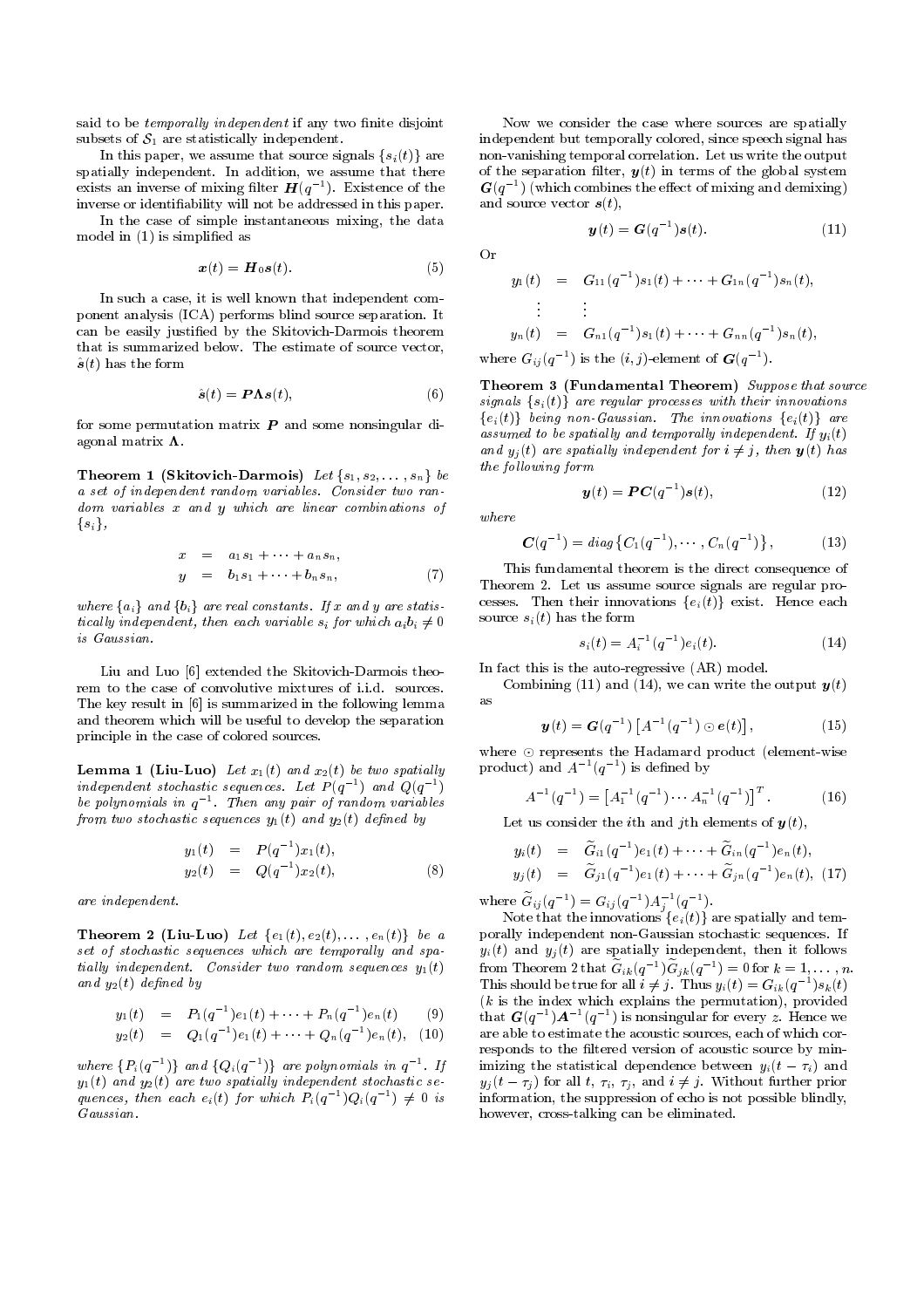#### 4. DEMIXING FILTER

Here we describe an implementation (demixing filter and associated learning algorithm) of the system which is able to eliminate cross-talking in the presence of simultaneous speeches. The theory that we explained in previous section states that the minimization of spatial dependence among the microphone signals results in the elimination of crosstalking. To this end we consider a dynamic recurrent net work whose ith output  $y_i(t)$  is described by

$$
y_i(t) = x_i(t) + \sum_{p=0}^{L} \sum_{j \neq i} w_{ij,p} y_j(t-p).
$$
 (18)

In compact form, the output vector of the demixing net work,  $y(t)$  is

$$
\mathbf{y}(t) = \mathbf{x}(t) + \sum_{p=0}^{L} \mathbf{W}_p \mathbf{y}(t-p)
$$
  
=  $[\mathbf{I} - \mathbf{W}_0]^{-1} \left\{ \mathbf{x}(t) + \sum_{p=1}^{L} \mathbf{W}_p \mathbf{y}(t-p) \right\}, (19)$ 

where all diagonal elements of synaptic weight matrices  $\{W_n\}$  are zeros. In other words the network does not allow self-feedback connections. This recurrent network was already considered in [9, 2, 1]. In [2, 1], the learning algorithm for updating  ${W<sub>p</sub>}$  has the form

$$
\boldsymbol{W}_p(t+1) = \boldsymbol{W}_p(t) - \eta_t \varphi(\boldsymbol{y}(t)) \varphi^T(\boldsymbol{y}(t-p)), \qquad (20)
$$

where  $\eta_t > 0$  is a learning rate. Note that only off-diagonal elements of  ${W<sub>p</sub>}$  are adapted here. One can see that when the learning algorithm (20) achieves the convergence, the correlation between  $\varphi_i(y_i(t))$  and  $y_j(t - p)$  vanishes. Thus spatial dependence between  $y_i(t)$  and  $y_j(t)$  is minimized.

The nonlinear function  $\varphi(\boldsymbol{y}) = [\varphi_1(y_1),\dots,\varphi_n(y_n)]^\top$  is a element-wise function. Popular choices of  $\varphi_i(y_i(t))$  are signum function,  $\varphi_i(y_i(t)) = \text{sgn}(y_i(t))$  and hyperbolic tangent function,  $\varphi_i(y_i(t)) = \tanh(y_i(t))$ . This learning algorithm can be viewed asan extension of Jutten-Herault algorithm [4]. Although the algorithm (20) is successful in some simulations, it is rather slow and shows poor perfor mance.

Now we derive our new learning algorithm for updating  $\{W_p\}$ . To this send, we consider the loss function that is motivated from the minimization of mutual information. The loss function L that we consider here is

$$
L = -\sum_{i=1}^{n} \log p_i(y_i),
$$
 (21)

where  $\{p_i(\cdot)\}\$  denote the probability density functions of sources or hypothesize densities for sources.

Let us define

$$
\varphi_i(y_i) = -\frac{d \log p_i(y_i)}{dy_i}.
$$
\n(22)

With this definition, the infinitesimal increment of the loss function is

dL = Xn <sup>i</sup>=1 'i(yi(t))dyi(t) = 'T (y(t))dy(t); (23)

where

$$
d\boldsymbol{y}(t) = (\boldsymbol{I} - \boldsymbol{W}_0)^{-1} \left\{ d\boldsymbol{W}_p \boldsymbol{y}(t-p) + \sum_{k=1}^L \boldsymbol{W}_k d\boldsymbol{y}(t-k) \right\}.
$$

We assume that the small change of  $y(t)$  is affected only by the small variation of the synaptic weight matrices  ${W_p}$ at time instant t. Here we the instantaneous gradient in our mind, so the second term in the bracket  $\sum_{k=1}^L \boldsymbol{W}_k d\boldsymbol{y}(t-k)$ is neglected. As will be shown in experimental results, this approximation does not cause trouble. Then the approximated  $dy(t)$  is

$$
d\mathbf{y}(t) = \left(\mathbf{I} - \mathbf{W}_0\right)^{-1} d\mathbf{W}_p \mathbf{y}(t - p). \tag{24}
$$

The gradient descent method leads to the learning algorithm that has the form

$$
\Delta \boldsymbol{W}_p(t) = \boldsymbol{W}_p(t+1) - \boldsymbol{W}_p(t)
$$
  
=  $-\eta_t \frac{dL}{d\boldsymbol{W}_p}$   
=  $-\eta_t [\boldsymbol{I} - \boldsymbol{W}_0(t)]^{-T} \varphi(\boldsymbol{y}(t)) \boldsymbol{y}^T(t-p)(25)$ 

We can further simplify the algorithm (25) by adopting the pseudo-gradient,

$$
\Delta \boldsymbol{W}_p(t) = -\eta_t \left[ \boldsymbol{I} - \boldsymbol{W}_0(t) \right] \left[ \boldsymbol{I} - \boldsymbol{W}_0(t) \right]^T \frac{dL}{d\boldsymbol{W}_p}
$$
  
= -\eta\_t \left[ \boldsymbol{I} - \boldsymbol{W}\_0(t) \right] \varphi(\boldsymbol{y}(t)) \boldsymbol{y}^T(t - p). (26)

Since  $(I - W_0)(I - W_0)^T$  is positive definite, the gradient direction is not changed.

Remarks:

- $\bullet$  The algorithm (20) can be viewed as an approximated version of (25) by eliminating the term  $(I - W_0)$ .
- $\bullet$  in our computer simulations, we found that the algorithms (25) and (26) converged to a solution much faster than the algorithm (20).
- $\bullet$  -In our experiment, the algorithms (25) and (26) showed similar performance and convergence speed. How ever, the algorithm (26) has less computational complexity compared to (25) because it does not require the matrix inversion.

## 5. EXPERIMENTAL RESULTS

The performance of the proposed method here was evaluated using the stereo database ST-NB95 [8]. The ST-NB95 was built from Numbers95 (NB95) in order (1) to spatialize the signal of NB95 in azimuth (2) to introduce a minimal distortion of the original signal and (3) to mix the signals of NB95 with a relative level controlled well. The configuration of microphones and loudspeakers is shown in Figure  $\mathbf{1}$ 

In the recurrent network for multichannel signal separation, we used the length of delay,  $L = 250$  and the learning rate  $\eta_t = 10$ 

We used single state HMM/ANN context independent phone models. Multilayer perceptron (MLP) was trained by 3590 utterances of the monophonic NB95 database. There